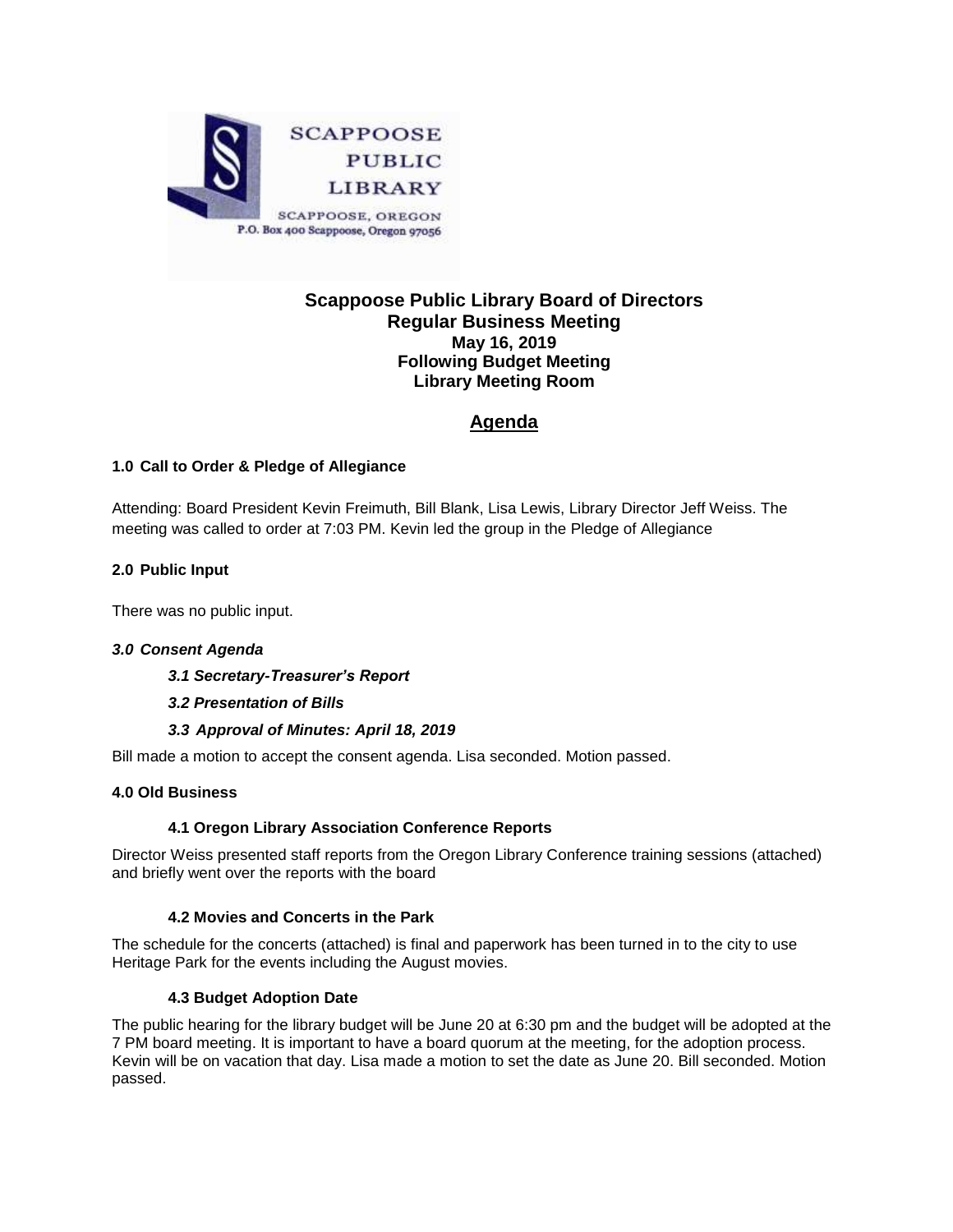#### **4.4 Earth Day 2019 Events recap**

The Earth Day Committee estimated that 80 adults and 60 children attended the event. Plants were planted around the fountain and community groups had booths. The Watts House sold 120 ice cream cones. All food was served on reusable plates. The event will continue next year

#### **4.5 Columbia County Reads recap**

19 people attended the event. The library gave away 25 copies of Worthy Brown's Daughter to the public. Gregory Noakes was surprised that the group had read his book and had questions about it.

## **4.6 Summer Reading 2019 "A Universe of Stories".**

The board was given a packet of promotional and activities for the 2019 Summer Reading program titled "A Universe of Stories."

#### **4.7 Gutter Repair**

New downspouts were installed to try to stop the gutter overflow by the front door.

#### **4.8 Rebuild of Staff Computers**

More Power Computers is rebuilding the staff computers with new hard drives and software. The staff computers will have Windows 10 and Office 2019 when deployed.

#### **4.9 STEAM Kits for Children/survey.**

The library has received the grant check for the STEAM kits. Director Weiss stated that he wanted to have some kits available for the beginning of Summer Reading. Staff have written an online survey to get public feedback on what people want in the kits. So far, the feedback is that people want science and technology kits for elementary school and junior high school students. There will be a brief article about the kits in the Spotlight on June 21.

#### **5.0 New Business**

## **5.1 Librarian's report** (attached)

## **5.2 Proposed revised collection development policy.**

The board received a draft of the proposed Collection Development Policy. Public attendees also received a copy. Changes to the existing policy were discussed. The library mission statement is in the policy and the library is defined as a popular materials library based on the mission statement. The new policy also defines the procedure the library has always operated under where any card can check out any item. Selection process and how selectors are assigned is also now defined in the policy. The materials reconsideration process has also been changed to a three step progressive process. The board took the policy under advisement and will address it again at the June board meeting.

## **5.3 Community Enhancement Grant**

The library is applying for a Scappoose Community Enhancement Grant in the amount of \$2000 to underwrite summer programs. The city council presentation is June  $3<sup>rd</sup>$  and council issues grants on June 17. Money would be paid in the next fiscal year.

## **6.0 Other Business**

None

## **7.0 Future Agenda Suggestion**

Collection Development Policy and other policy revisions.

#### **8.0 Board Comments**